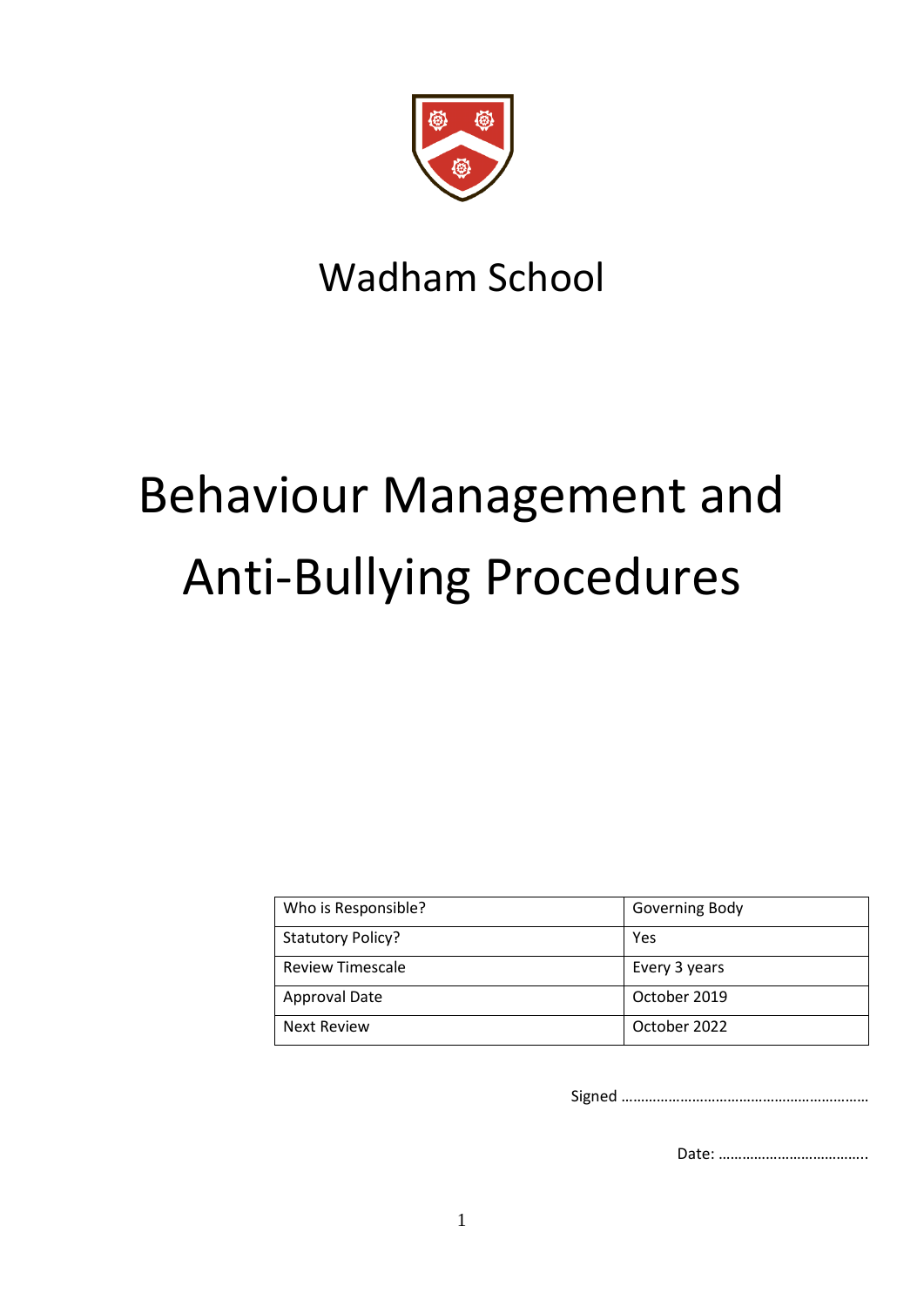## Statement of Intent



Our school is shaped by key values which flow from our Christian foundation as represented in the wheel above.

At its centre is "Hope". Without hope we and our students will not flourish. Our behaviour policy draws on these values and underpin our approach to behaviour and rewards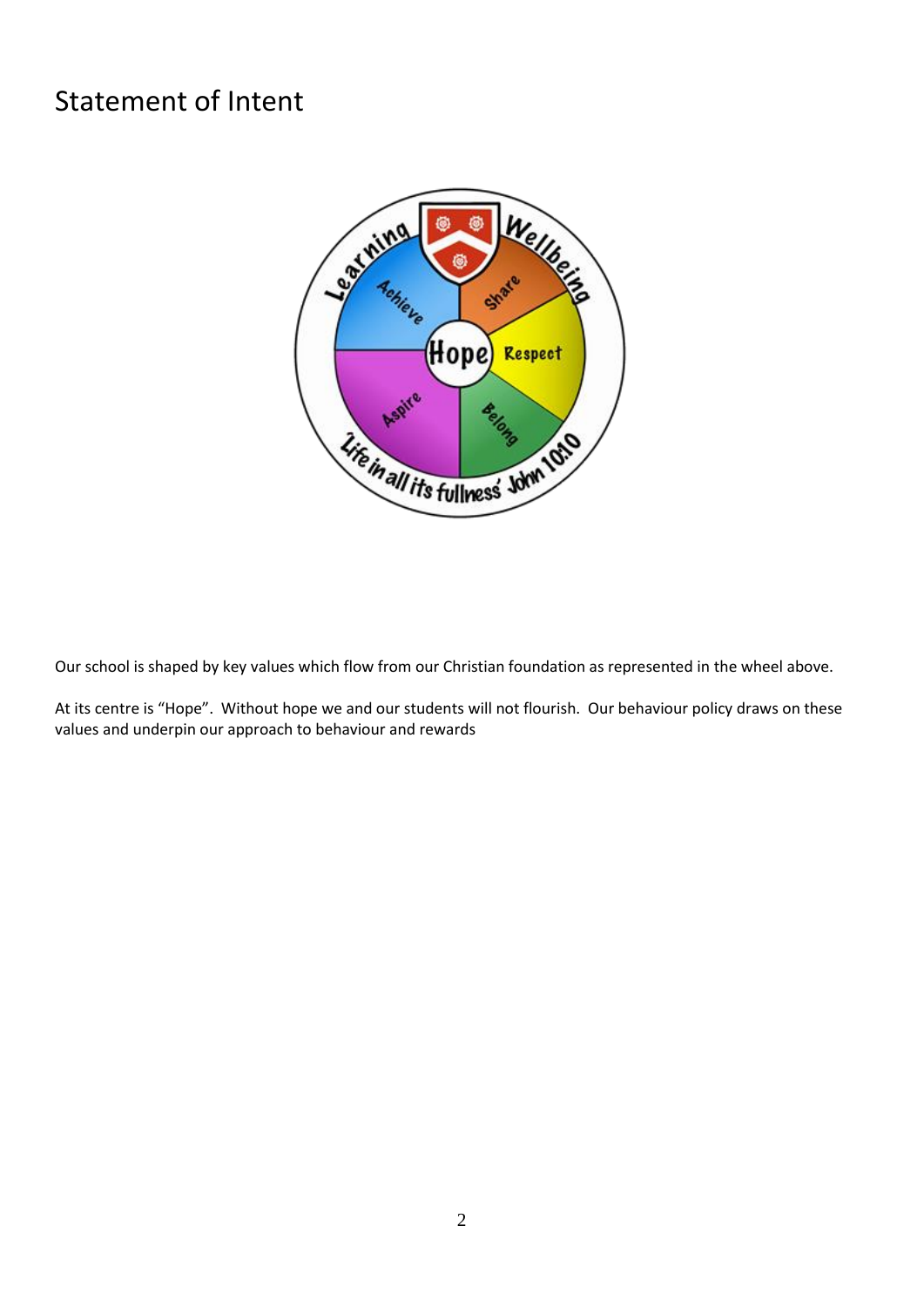## **REWARDS**

Our approach to Behaviour Management means that we are constantly looking to "catch the students being good" and this will be rewarded in public.

We have a structured procedure for rewarding students as follows:

#### *Classroom Recognition*

- 1. Verbal praise, either written or oral is a key feature of successful teacher / student relationships. Research tells us that the ratio of 5:1 positive to negative interactions has a big impact on learning.
- 2. Display of work further recognises performance; models successful outcomes and makes students feel valued.
- 3. **House Points** are given to students in Years 9-11 as rewards for valuable skills, attitude and contribution to school life. All staff should feel free to award House Points liberally. They are logged electronically and all staff will be reminded of this procedure early in the Autumn term.
- 4. **Praise Postcards** are particularly valued by students. All subject teams have their own designs, and the cards reward a range of positive contributions to the school or community. They should be completed by staff and then handed in at Reception where they will be addressed and sent home.
- 5. **Headteacher's Commendations** recognise outstanding work or contribution to the school or community. A suitable time should be arranged with the Head's PA when the Head can meet a student who has achieved something special. This award is presented in the form of a certificate.

#### *Whole School Recognition*

1. Achievements by teams or individuals in extra-curricular activities are recognised in **Half School Worship** on Wednesday and Thursday each week. Please give the details to the member of staff taking the assembly – a written note is helpful.

#### 2. **Awards Assemblies**

At the end of Autumn, Spring and Summer Terms staff are asked to nominate students for awards in their subject areas as well as other areas of school in the following categories:

- (a) The student who tried hardest this term
- (b) The best piece of work during this term
- (c) Full or half colours are also awarded for sporting, musical and other achievements.

#### **3. Presentation Evening**

This is held in September each year. It recognises A level and GCSE achievement as well as achievements in among other Year groups. Prizes are given for achievement, attainment, and other contributions to school life.

#### *Attendance Rewards*

We are keen to demonstrate to students how significant attendance is to learning outcomes, and we reward attendance as follows.

- 1. At our termly Award Assemblies, those students in each Year group who have achieved 97+ % attendance are recognised.
- 2. At the Summer Term Award Assemblies, the student whose name is drawn from all those with 100% attendance for the whole year receives a greater value prize.
- 3. On Dress your Best Day for Year 11 special awards are given to those students who have achieved 100% attendance during that year and since the start of Year 9. Tutors might like to use this incentive when encouraging good attendance.
- 4. 5 House Points are given for 100% attendance each week.
- 5. 5 House Points are given for 97% attendance and above each month.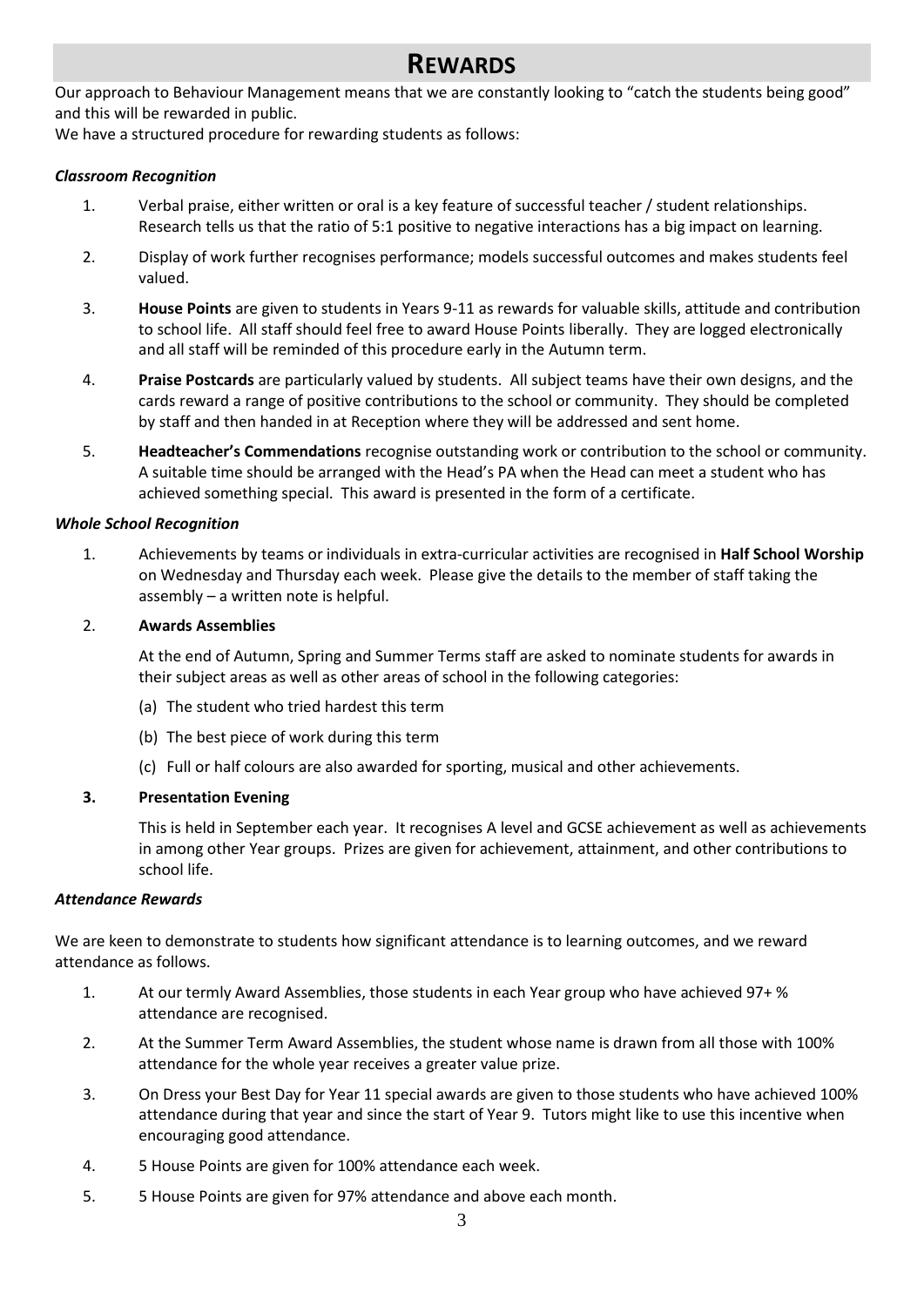## **SANCTIONS**

Inevitably, some behaviours require students to understand that their actions have consequences, and again, there are procedures in place to address them. At the heart of these procedures is a *graduated* response, starting with the member of staff initially involved, and then involving the class teacher, curriculum team leader and / or more senior staff, depending on the seriousness of the incident. All teams will have a procedure for:

- a) Moving students to another classroom 'parking'
- b) Reporting to the Team Leader
- c) A detention system for their team

It is important that we recognise that we must maintain students sense of hope if we are to effect change.

#### *Classroom Responses to Behaviour that Prevents Learning & Affects wellbeing*

- 1. Low level disruptive behaviour which prevents learning and affects the wellbeing of students and staff must always be challenged.
- 2. Students who do not respond to a verbal check or challenge may receive one or more of the following consequences at the teacher's discretion:
	- A short period of time outside the classroom
	- Name on the board
	- Move to a different seat
	- Move to a different classroom with another colleague (Departmental 'parking')

These are not sequential nor are they exhaustive. Not all are required to have happened before moving to further sanctions. Alongside this staff will be expected to:

- Allow the student time for reflection
- Help the student understand the impact of their behaviour/actions on others
- 3. FOR MORE SERIOUS ORIGINAL DISRUPTION, or if a student persists in preventing learning, the Emergency Discipline Service (EDS) may be called. To do this, staff should:
	- Use SIMS messaging system to send an EDS Call

The senior member of staff who attends will determine whether the student is removed from or returned to the classroom, and whether any sanction is applied and by whom.

#### *Wider Responses to Behaviour which Prevents Learning and Affects Wellbeing*

- 1. The support of Curriculum Team Leaders should be sought. CTL responses may include:
	- Speaking to students individually or in groups
	- Agreeing with the class teacher who will contact home
	- **Arranging Curriculum Team Detention**
	- Placing the student on a departmental report
	- Arranging permanent or temporary change of teaching group / learning arrangements in consultation with the Director of Learning and Deputy Head.
	- Wellbeing/SMEH signposting
	- Teaching students skills to develop their emotional intelligence
- 2. After School Detentions will be run when necessary at the discretion of the Director of Learning or other senior colleague
- 3. Being on Report other than Departmental Report
	- A Director of Learning can place a student on report. Other colleagues can request this to be done.
	- Report Cards are electronic and will be completed by staff on their SIMS register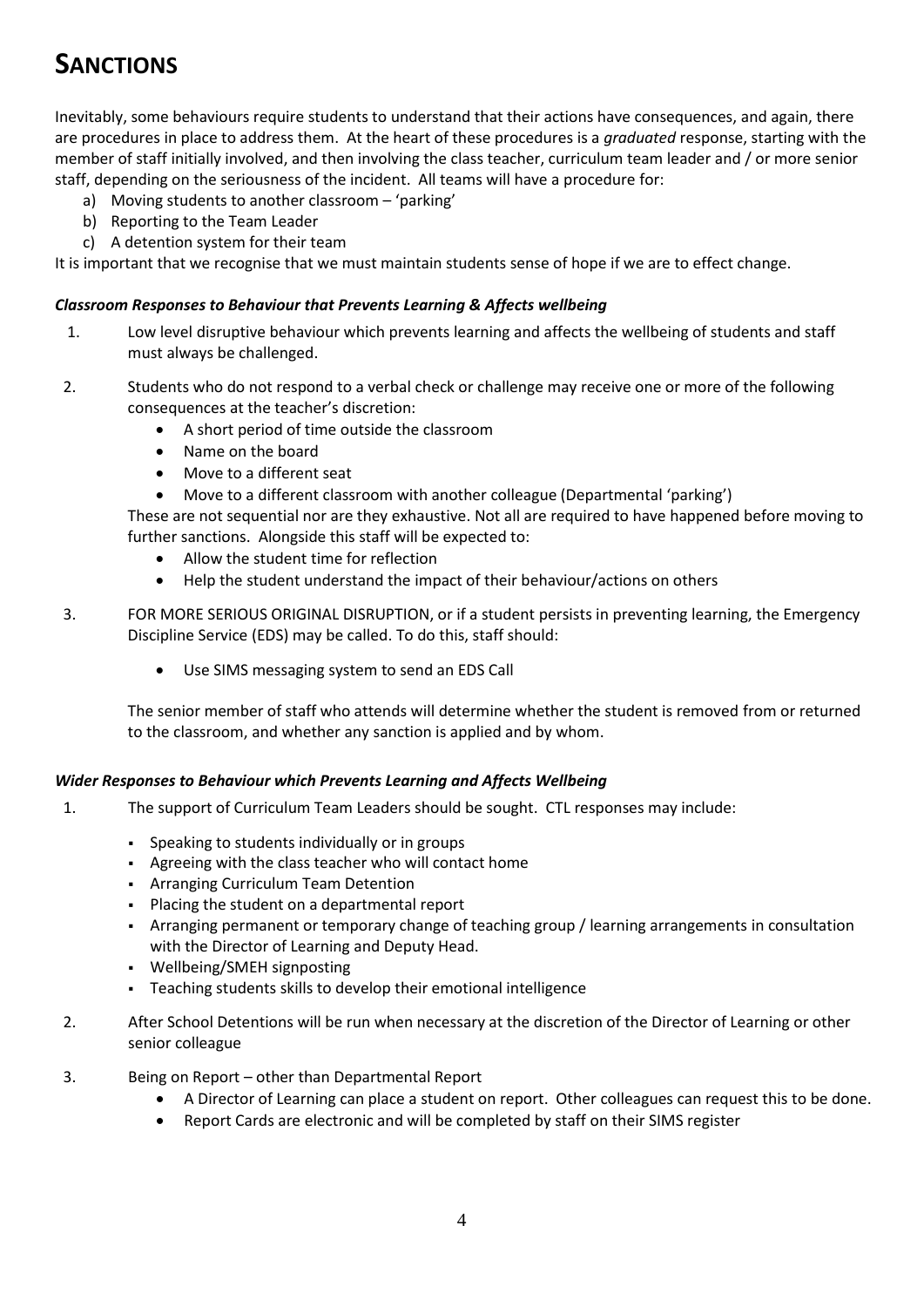#### *Recording Behaviour Incidents*

All instances of EDS being called and other incidents of poor behaviour will be recorded on SIMS by staff dealing with the incidents.

#### *Restorative Approaches to Managing Behaviour*

Forgiveness is at the heart of the Christian faith. Restoring relationships and moving forward from difficulties is a priority therefore. When needed, opportunities are provided for conversations to take place to enable members of the school community to move forward and repair relationships, and to enable students to learn more about their own behaviour and that of others. Restorative Approaches from the Restorative Justice model will be engaged by staff trained in this work. The Restorative Justice meetings are always conducted by trained staff and participants will be well prepared for the process. The Restorative Justice approach promotes reflective and reparative/positive language. Wadham therefore strives to embed this in its everyday practice.

#### *Supporting Behaviour for Learning*

For some students extra support and intervention is needed to develop skills and bring about change in their behaviour and attitudes before sanctions are put in place. Pastoral Support Plans are designed for those students who are at risk of permanent exclusion. Some students who have complex needs in managing their behaviour may be placed on a PSP or BSP (Behaviour Support Plan) or referred to outside agencies. These are measures to try and support the student and prevent fixed term or permanent exclusion.

#### *Team Teach*

Key members of staff have been trained in Team Teach. Team Teach strategies are used to calm, de-escalate and divert attention in order to prevent hazardous behaviour including physical intervention.

#### *Internal Exclusion Room*

The Internal Exclusion room is only used when usual management strategies have been ineffective or if the student needs to be removed from an escalating situation. Students will be provided with work during their time in IER to minimise disruption to their learning.

#### *Fixed Term Exclusion (FTX)*

On occasions, senior leaders may judge it necessary to exclude a student from school as a result of unacceptable behaviour. The decision to do this is not taken lightly and will be arrived at through consultation. The decision is ultimately made by the Headteacher or by a Deputy Headteacher in their absence.

#### *Permanent Exclusion (PX)*

This is an inclusive school but on occasion it is necessary to permanently exclude a student from our community.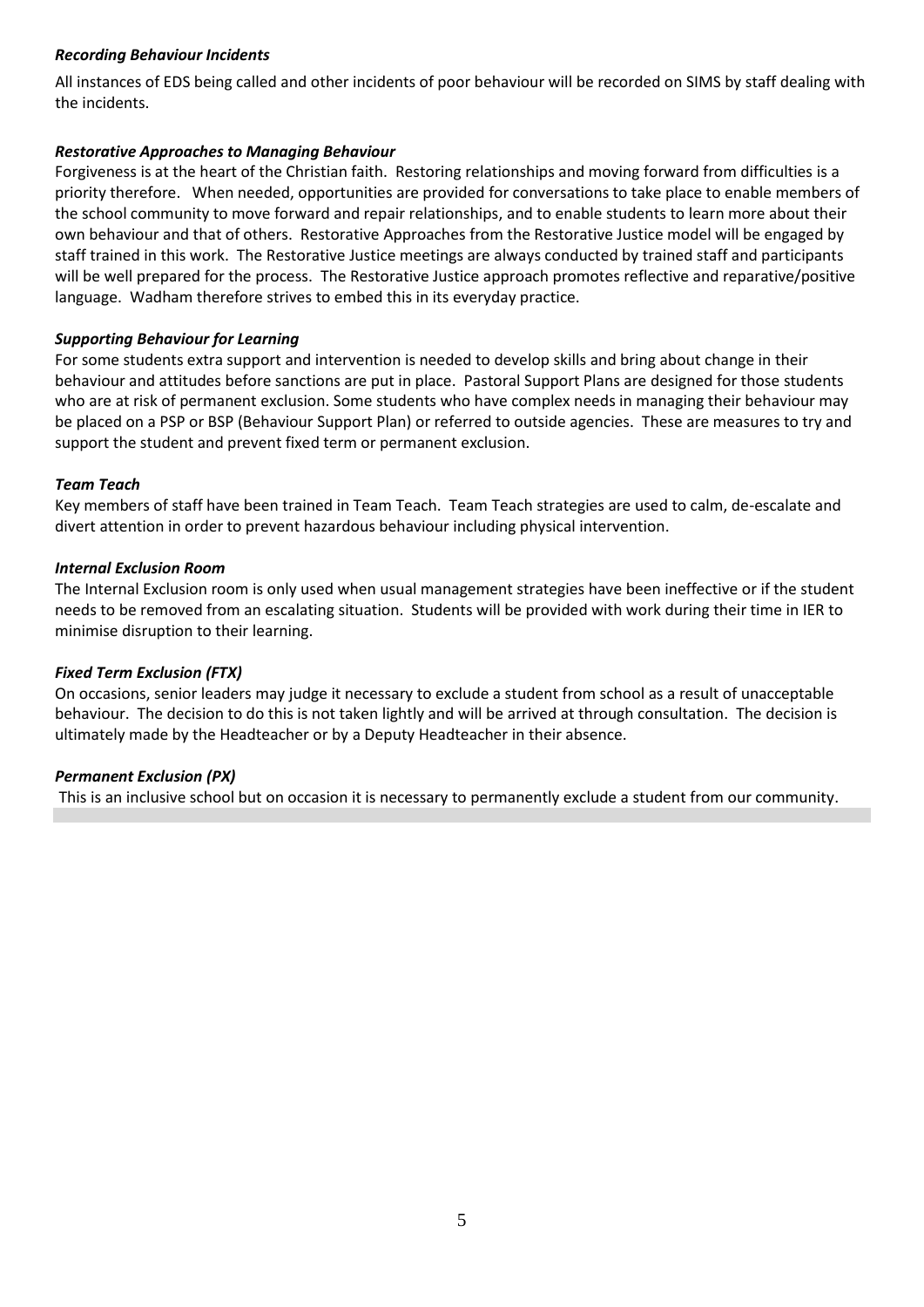## Behaviour Management

Key issues to be aware of are:

- 1. It is important to have flexibility in how we deal with behaviour. Responses listed here allow for judgement and flexibility to be applied, and are not sequential.
- 2. The focus on consequences here is balanced by our rewards system
- 3. At all times students are treated with dignity and we always seek to be able to forgive and show that forgiveness

| <b>Student Actions</b>                                                                                                                                                                                         | Possible Responses - none are sequential                                                                                                                                                                                                                                                                                                                                                                             |
|----------------------------------------------------------------------------------------------------------------------------------------------------------------------------------------------------------------|----------------------------------------------------------------------------------------------------------------------------------------------------------------------------------------------------------------------------------------------------------------------------------------------------------------------------------------------------------------------------------------------------------------------|
| Behaviour that is preventing learning and<br>teaching and affecting wellbeing, e.g:<br>Not paying attention<br>Talking to others<br>Name calling<br>Unkind comments<br>Derogatory or non-inclusive<br>language | • Verbal challenge by teacher; warning of a "name on board"<br>• Verbal warning - name written on board<br>• Put outside for a short period<br>• EDS called<br>• Curriculum Team intervention/ detention/'parked'/dept report<br>• Discussion with tutor<br>• Teacher to contact parents if situation persists<br>(The above is guidance, is not sequential and staff are strongly<br>encouraged to apply judgement) |
| Serious and / or persistent disruptive behaviour                                                                                                                                                               | • Internal exclusion<br>• Fixed Term or Permanent exclusion                                                                                                                                                                                                                                                                                                                                                          |
| Verbal abuse/racist or discriminatory language<br>intended to offend                                                                                                                                           | • Internal exclusion<br>• Fixed Term or Permanent exclusion                                                                                                                                                                                                                                                                                                                                                          |
| Bullying another student, including intimidation<br>and discrimination                                                                                                                                         | • Mediation by tutor or other adult<br>• Fixed term or permanent exclusion<br>• Permanent exclusion will be considered where either a serious<br>one off incident or repeated transgression takes place                                                                                                                                                                                                              |
| Failing to follow the instructions of staff or<br>rudeness to a member of staff, including<br>swearing.                                                                                                        | • Student should be given the opportunity to make amends<br>• Internal exclusion<br>• Fixed Term or Permanent Exclusion                                                                                                                                                                                                                                                                                              |
| Offensive language, swearing, either in general<br>conversation or to another student. Non-<br>threatening                                                                                                     | • Verbal reprimand<br>• Afterschool detention<br>• Internal exclusion                                                                                                                                                                                                                                                                                                                                                |
| Failure to complete homework                                                                                                                                                                                   | • Verbal warning - new date set<br>• Curriculum Team detention to complete work<br>• Repeated failure will result in contact with home and an agreed<br>way forward                                                                                                                                                                                                                                                  |
| Failure to complete classwork                                                                                                                                                                                  | • Student detained to complete work and parents informed                                                                                                                                                                                                                                                                                                                                                             |
| Lateness to lessons                                                                                                                                                                                            | • Team detention<br>• Dept Report<br>• 'Parked'<br>• Internal exclusion                                                                                                                                                                                                                                                                                                                                              |
| Truancy                                                                                                                                                                                                        | • Afterschool detention<br>• Internal exclusion<br>• Escorted to lessons                                                                                                                                                                                                                                                                                                                                             |
| Failure to attend detention                                                                                                                                                                                    | • Curriculum Team Leader supports teacher in ensuring detention<br>is served<br>• Phone call home.<br>• Internal exclusion                                                                                                                                                                                                                                                                                           |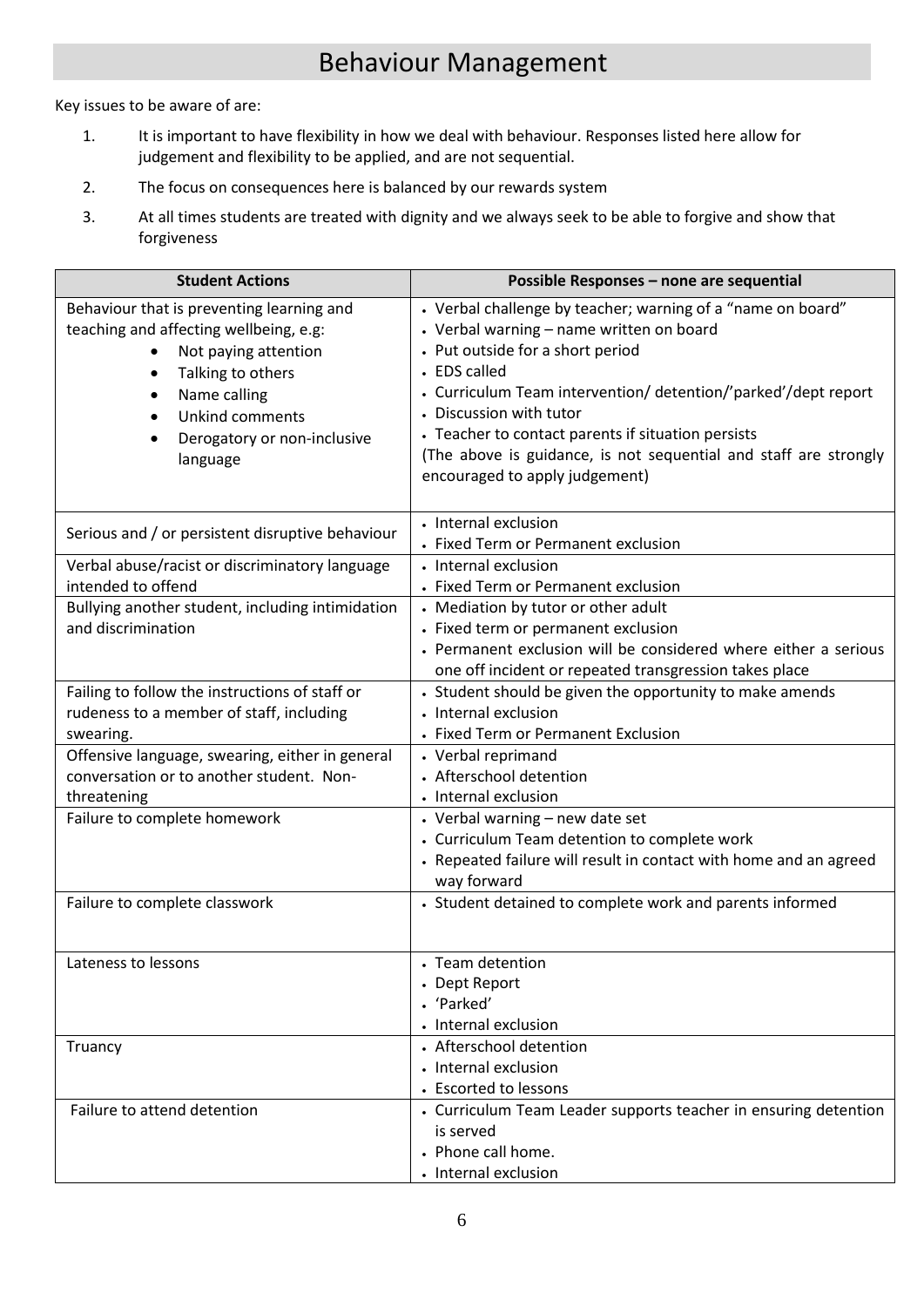| <b>Student Actions</b>                                                                       | Possible Responses - none are sequential                                         |
|----------------------------------------------------------------------------------------------|----------------------------------------------------------------------------------|
| Uniform is incorrect                                                                         | • Confiscation of jewellery                                                      |
|                                                                                              | • Made to put right in school                                                    |
|                                                                                              | • Contact home                                                                   |
|                                                                                              | • Sent home to put right                                                         |
|                                                                                              | • Internal exclusion                                                             |
| Mobile phone out                                                                             | • Confiscated and returned at the end of the day                                 |
|                                                                                              | • For repeat offence, parental collection will be required                       |
| Misuse of the I.T. Network/Internet                                                          | • Removal of privileges                                                          |
|                                                                                              | • Contact with home                                                              |
|                                                                                              | • Internal exclusion                                                             |
| Off Site Without Permission                                                                  | • After school detention                                                         |
|                                                                                              | • Internal exclusion                                                             |
| Dropping litter                                                                              | • Told to pick up                                                                |
| Chewing gum                                                                                  | • Student is required to remove gum from mouth and put in the<br>bin             |
| Smoking or in the company of smokers                                                         | • Items confiscated                                                              |
|                                                                                              | • Detention                                                                      |
|                                                                                              | • Internal exclusion                                                             |
| Poor conduct while on a school visit or                                                      | • Internal exclusion                                                             |
| representing school off-site                                                                 | • Fixed term exclusion                                                           |
|                                                                                              | • Permanent exclusion would be considered in very serious cases                  |
| Poor behaviour on school transport                                                           | • Warning letter sent to parents by LA                                           |
|                                                                                              | • After school detention                                                         |
|                                                                                              | • Banned from school transport (LA and school decision)                          |
|                                                                                              | • Internal exclusion                                                             |
|                                                                                              | • Fixed Term or Permanent Exclusion                                              |
| Poor behaviour at social times                                                               | • After school detention                                                         |
|                                                                                              | • Internal exclusion                                                             |
|                                                                                              | • Fixed Term or Permanent Exclusion                                              |
| In possession of/or under the influence of a                                                 | • Confiscation of substance                                                      |
| banned or illegal substance (including alcohol)                                              | • Fixed Term exclusion. Permanent exclusion will be considered                   |
|                                                                                              | • Police involved, if illegal                                                    |
| Dealing or intent to deal in illegal substances<br>In possession of an offensive weapon or a | • Permanent Exclusion and police informed<br>• Fixed Term or Permanent exclusion |
| weapon able to cause offence                                                                 | • Permanent exclusion will always be considered                                  |
|                                                                                              | • Police informed if illegal                                                     |
|                                                                                              |                                                                                  |
|                                                                                              |                                                                                  |
| Damage to school property                                                                    | • Detention                                                                      |
|                                                                                              | • Parents informed and invoiced for cost of damage                               |
|                                                                                              | • Internal exclusion                                                             |
|                                                                                              | • Fixed Term or Permanent exclusion                                              |
|                                                                                              |                                                                                  |
| Theft of property                                                                            | • Requirement to return or replace stolen property                               |
|                                                                                              | • Internal exclusion                                                             |
|                                                                                              | • Fixed Term or Permanent exclusion                                              |
|                                                                                              |                                                                                  |
| Racism, Homophobia, Transphobia and other                                                    | • Internal exclusion                                                             |
| discriminatory behaviour                                                                     | • Fixed Term or Permanent exclusion                                              |
|                                                                                              |                                                                                  |
| Assault                                                                                      | • Internal exclusion                                                             |
|                                                                                              | • Fixed Term or Permanent exclusion                                              |
|                                                                                              | • Police involvement may be appropriate                                          |